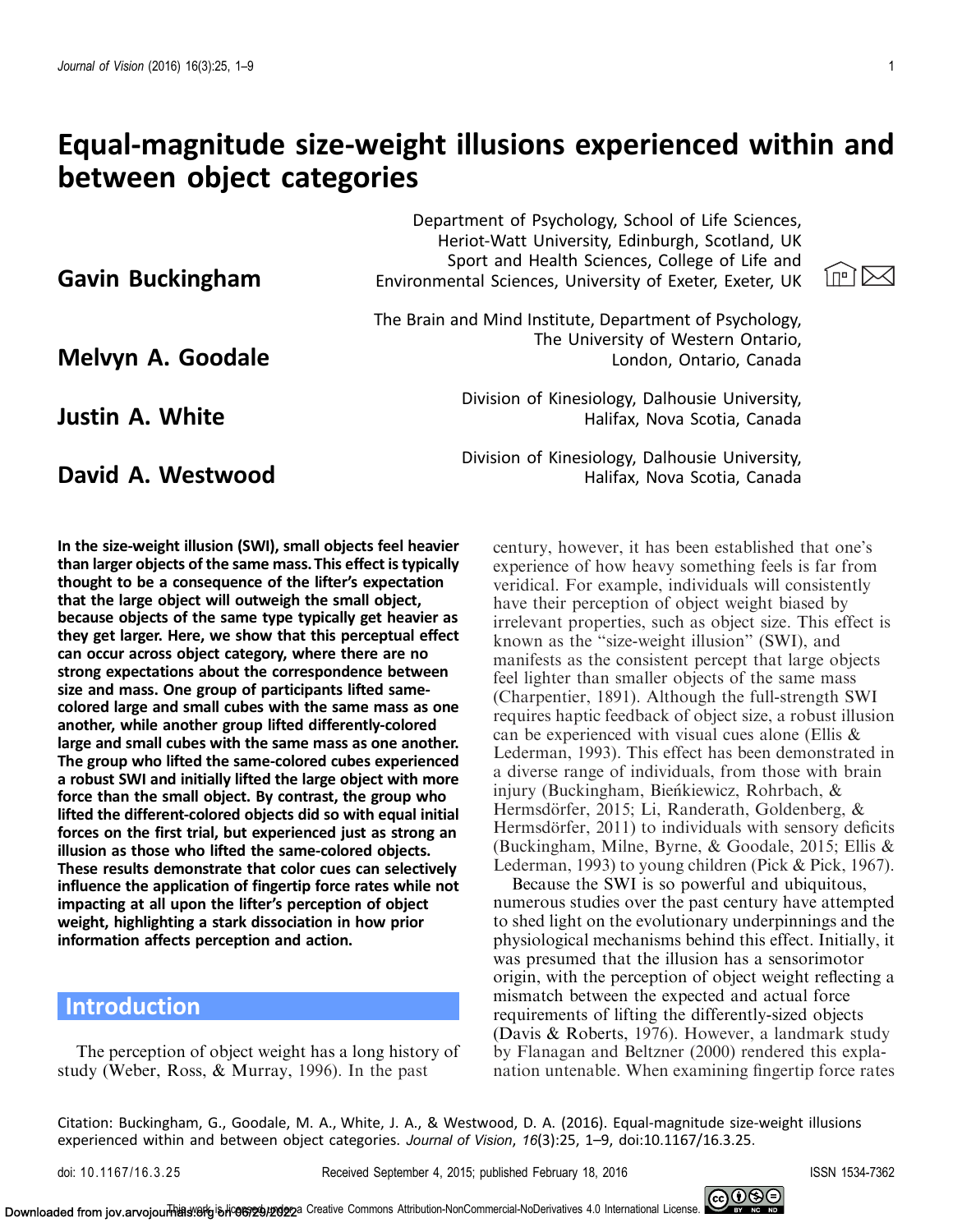applied to SWI-inducing objects on a trial-by-trial basis, they noted that, although participants did grip and lift the large objects with a higher rate of force than they used with the small object on the first trial, these expectation-driven ''errors'' were rapidly corrected. Yet, in spite of the rapid adaptation of the fingertip forces, the magnitude of the perceptual illusion remained unchanged, suggesting that SWI must be independent from sensorimotor prediction. This finding led the authors to suggest that, in contrast to the rapidly-adapting "expectations," which underpin sensorimotor prediction, the SWI must reflect stable and long-lasting cognitive/perceptual expectations. Although both sensorimotor and cognitive priors appear to be derived from the strong positive correlation between the size and volume of objects we encounter in our environment, their different rates of adaptation suggest they must be independent from one another. Perhaps the strongest support to date for the role of cognitive priors as a causal mechanism underpinning the SWI comes from a follow-up study by Flanagan, Bittner, and Johansson ([2008\)](#page-7-0). In their study, the authors allowed groups of individuals to interact with a range of objects, which had an inverted density (i.e., where the large objects were less heavy than the small objects), prior to lifting identically-weighted objects of difference sizes. Groups who received a moderate amount of experience with these inverse-density objects experienced a smaller SWI than individuals who did not experience these inverse objects. And, most tellingly, groups who experienced the inverse-density objects thousands of times over the course of multiple days experienced an inverted SWI, reporting that the small object felt less heavy than the large, identicallyweighted object.

This ''cognitive/perceptual expectation'' explanation for the SWI has been challenged by scientists who have proposed instead that the illusion reflects the detection of a more ecologically relevant property than mass such as density (Grandy & Westwood, [2006;](#page-7-0) Ross & Di Lollo, [1970\)](#page-8-0), inertia tensor (Amazeen & Turvey, [1996](#page-7-0); Oberle & Amazeen, [2003;](#page-8-0) Wagman, Zimmerman, & Sorric, [2007\)](#page-8-0), or throwability (Zhu & Bingham, [2011;](#page-8-0) Zhu, Shockley, Riley, Tolston, & Bingham, [2013\)](#page-8-0). Nevertheless, a growing body of work suggests that prior expectations must influence weight perception to some degree. Strong evidence for the role of cognitive/ perceptual expectations in weight perception comes from a range of other weight illusions, which are induced without variations in object size. The most famous of these is the ''material-weight illusion (MWI),'' where objects which appear to be made from a low-density material (e.g., polystyrene) feel heavier than identically-weighted objects, which appear to be made from metal or other high-density materials (Buckingham, Cant, & Goodale, [2009](#page-7-0); Buckingham,

Ranger, & Goodale, [2011](#page-7-0); Ellis & Lederman, [1999;](#page-7-0) Seashore, [1899\)](#page-8-0). Perhaps the clearest demonstration of a top-down weight illusion comes from Ellis and Lederman ([1998\)](#page-7-0), who had expert golfers and nongolfers compare the weight of practice and real golf balls, which had been adjusted to weigh the same amount as one another. The expert golfers, who had clear prior expectations that the practice golf ball should be lighter than the real golf ball, experienced that the practice ball felt heavier than the real ball. By contrast, the nongolfer group, who had no prior expectations relating to the practice and real golf balls, experienced no weight illusion whatsoever, reporting that the balls felt the same weight as one another. Direct support for the role of prior expectations in the SWI comes from a study showing that the SWI can be induced in a single object. [Buckingham and Goodale](#page-7-0) [\(2010a\)](#page-7-0) had blindfolded participants lift and judge the weight of a single, unchanging object over multiple trials, while varying the size of the object they saw in a brief preview period before each lift. When participants saw a large object, they reported that the lifted object felt lighter than it did when they saw a small object prior to the lift, experiencing a robust SWI in a situation where only their expectations were manipulated from trial to trial.

Although it seems reasonably uncontentious that long-held prior expectations can influence weight perception in the context of the MWI, it is far from clear what body of information the SWI-inducing prior is drawn from. For one, given that the objects lifted in typical SWI paradigms often are made from materials which do not give a clear indication of their density (e.g., plastic), one tacit assumption is that the SWI stems from recent experiences with the other stimuli in the set. For example, the smallest object of a set will feel comparatively heavy because of participants' experiences with the larger object lifted on earlier trials. By contrast, in the MWI and other such paradigms, participants are unlikely to be experiencing a comparison to earlier lifts, but to their long-held ideas of how much a particular material should weigh. Of course, in the real world, both of these types of prior expectations are likely to both play a role in how heavy an object feels, as an object's density will govern how its mass relates to size. Given that it takes a substantial amount of perceptual learning to alter the magnitude of the SWI, Flanagan et al. [\(2008](#page-7-0)) suggest that the perceptual effect reflects slowly-adapting priors, which are based on entire families of objects (e.g., all objects of a particular type, which are likely to have approximately the same density, such as all types of books). In other words, the SWI may reflect the way in which our perceptual system flags objects, which have a particularly high or low density for their type. This suggestion is appealing on several grounds, not the least of which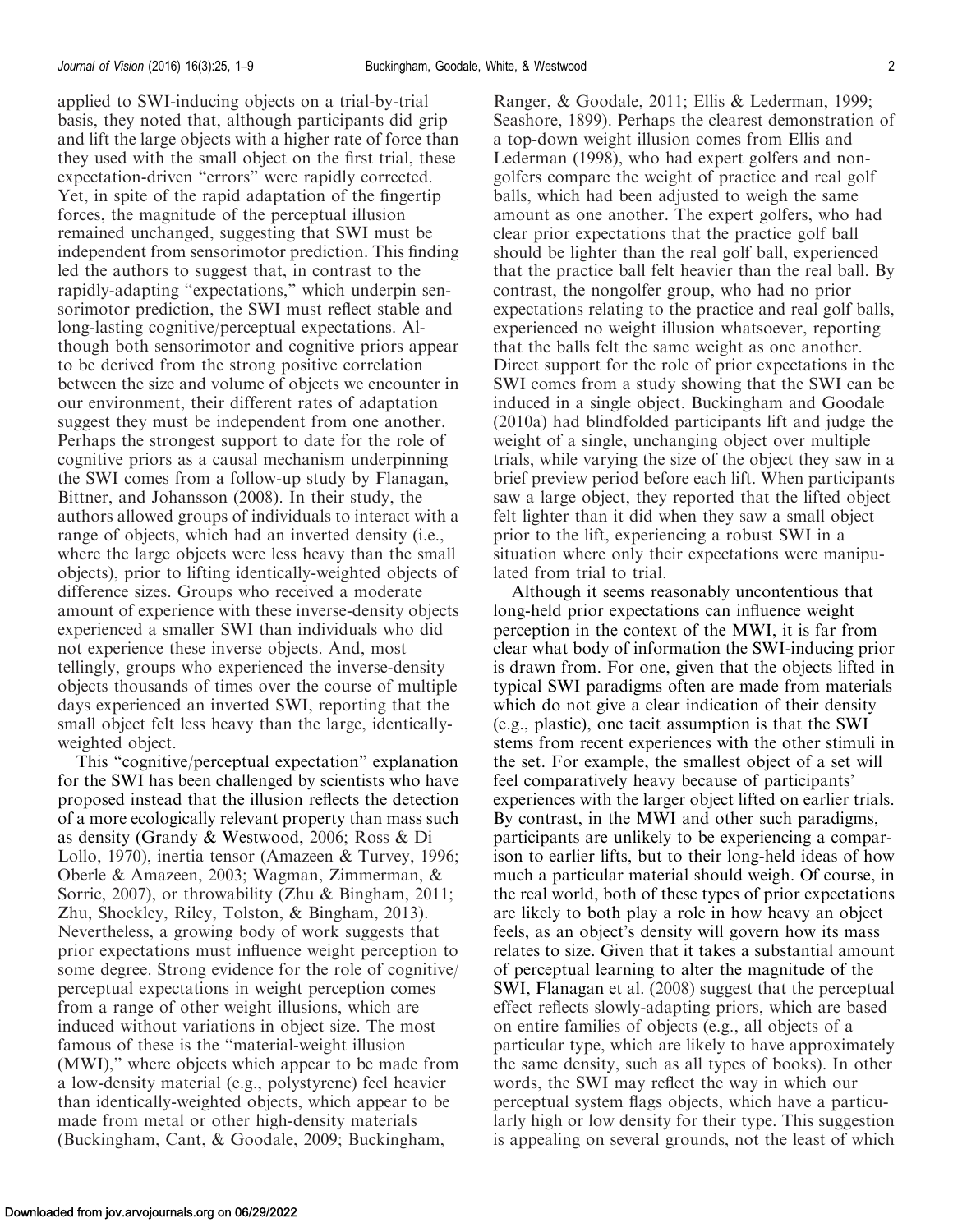such a mechanism would have a clear ecological purpose such as signaling that a particular fruit might not yet be ripe or that a wooden log might be too wet to use as firewood. However, recent findings have questioned this hypothesis.

Buckingham and Goodale ([2013\)](#page-7-0) had participants lift and judge the weight of large and small cubes, which appeared to be made from different materials (metal and polystyrene), but which had all been adjusted to weigh the same amount as one another. The prediction was that, if the SWI reflected deviations from the usual size-weight mappings of different families of objects, the more dense-looking stimuli should induce a stronger SWI because participants would expect the large metal cube object to far outweigh the small metal cube. By contrast, the objects that appeared to be made from a low-density material should induce a far smaller illusion, because participants would expect the large polystyrene cube to outweigh its small counterpart by only a few grams. Surprisingly, however, participants' expectations of heaviness for the small and large exemplars of each material were unrelated to their subsequent perceptions of heaviness; both the metal and the polystyrene cubes induced robust weight illusions in both conditions, which were of equal magnitude to one another. In other words, the SWI experienced for one type of object was invariant, and not specific to that category of object, suggesting that the illusion reflected a contrast with a more general, broader, prior expectation. The Buckingham and Goodale ([2013](#page-7-0)) study, however, cannot offer a complete rejection of the proposal that the SWI reflects a contrast to the lifter's prior expectations. For one thing, even though participants had clear prior expectations about how heavy each object would be, it is not clear whether the prior expectations for each material were of equal reliability (if, for example, one type of material is assumed to be hollow more often than the other). Furthermore, all the participants lifted each type of object multiple times in the same session, which may have biased the perceptual ratings given on each trial toward the mean.

To examine how prior information influences weight perception in a more controlled manner, and to gain insight into exactly what visual cues are diagnostic of objects being within the same category or family as one another, we tested separate groups of participants on a SWI task. One group performed a traditional SWI task—lifting and judging the weight of large and small cubes with identical mass that were the same color as one another. Participants in this group would presumably expect the objects to be from the same family (i.e., have the same density) and, after lifting the small cube, should form strong expectations that the large cube will be heavier. A second group also lifted similar identicalmass cubes, but here the large cube was a different

color from the small cube. If simple color cues are sufficient to distinguish one object as being categorically different from another object, it is likely that individuals in this latter group would have no reason to expect the objects to have the same density as one another and should have no reason to assume that the large cube will be heavier than the recently-lifted small cube (at least, not to the same degree as individuals lifting objects of the same color). Thus, if short-term expectations that are specific to a particular type of object do play a causal role in the SWI, people lifting objects that differ in size and color should experience a smaller SWI and show less-robust sensorimotor prediction than when lifting objects that vary only in their size. If, however, differences in color between differently-sized, otherwise similar-looking objects are not cues utilized by the perceptual or sensorimotor systems to distinguish between object categories, then we would expect both groups to show similar weight illusions and fingertip force scaling.

# Method

#### Participants

We recruited a total of 72 participants (23 male, 49 female; mean age = 19.9 years  $\pm$  1.9 years) for the experiment, and randomly assigned 36 to a Same-Color stimulus group (hereafter "Same") and 36 to a Different-Color group (hereafter "Different"). Most participants self-reported that they were right-handed (64 versus 8), and all were screened against a history of neurological or motor disturbances. Participants all had normal or corrected-to-normal vision. All participants gave informed consent to participate in the study, and all procedures were approved by the Dalhousie University Research Ethics Board.

#### **Materials**

Four wooden cubes were created for this experiment, two large (9.3 cm  $\times$  9.3 cm  $\times$  9.3 cm) and two small (7.4 cm  $\times$  7.4 cm  $\times$  7.4 cm), all having a mass of 400 g ([Figure 1A](#page-3-0)). Densities were 0.5  $g/cm<sup>3</sup>$  for the large cube and 1.0  $g/cm<sup>3</sup>$  for the small cube. One cube of each size was painted red and one cube of each size was painted yellow. A force-torque transducer (Nano 17, ATI Industrial Automation, Apex, NC) with a moveable harness was mounted to the top of each object [\(Figure](#page-3-0) [1B\)](#page-3-0), and participants used their preferred hand to lift the objects with a precision grip.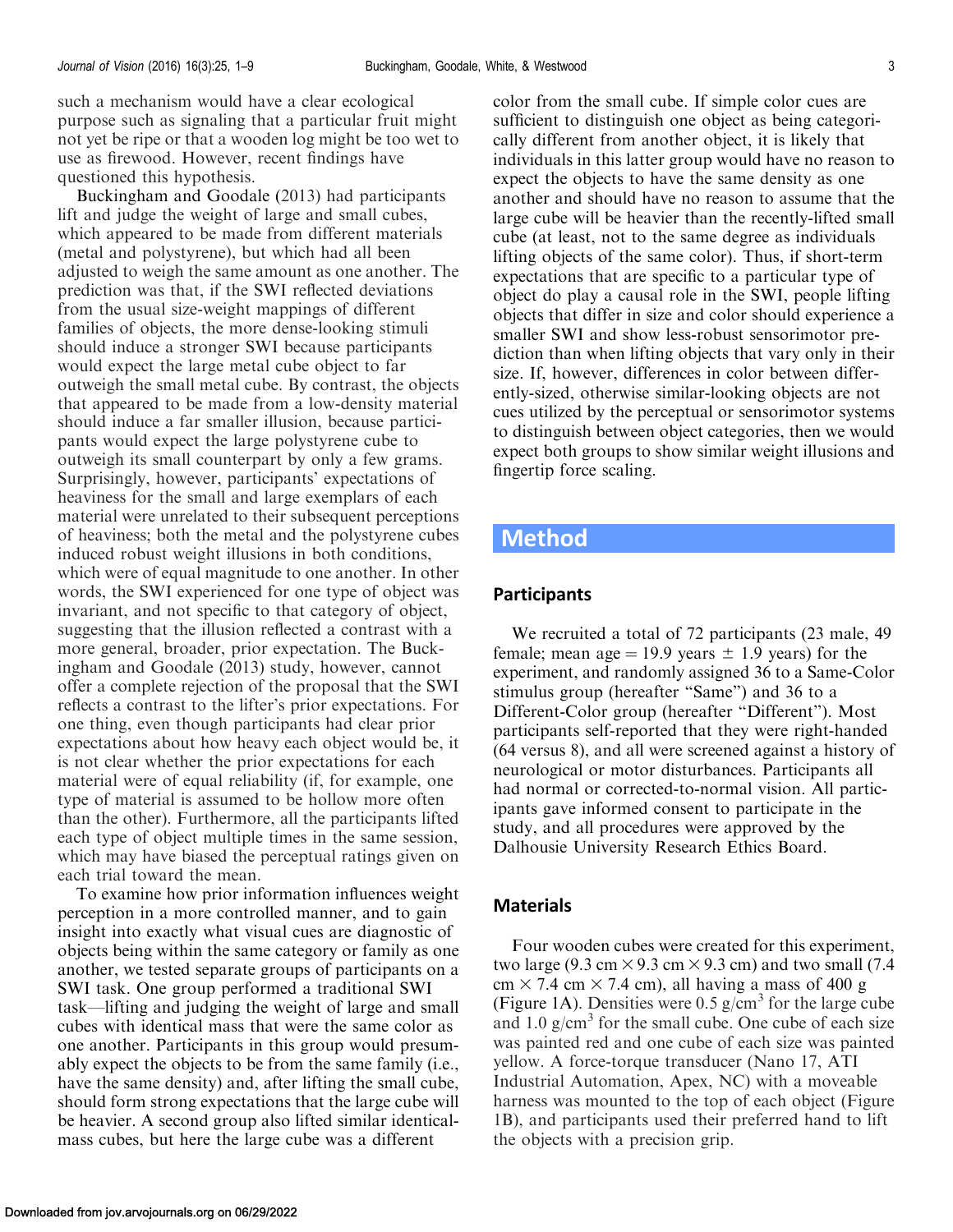<span id="page-3-0"></span>

Figure 1. (A) The identically-weighted large and small cubes lifted in this study. Participants in the Same group lifted large and small cubes of the same color, whereas participants in the Different group lifted large and small cubes that had different colors from one another. (B) The handle used to lift the objects on each trial.

#### Procedure

For individuals in the Same group, the large and small test cubes were the same color. For half of the individuals, both objects were yellow, whereas for the other half of the individuals, both objects were red. Individuals in the Different group lifted objects that were different colors. For half of the individuals in this group, the small object was yellow and the large one was red, whereas for the other half, the small object was red and the large one was yellow. With their preferred hand, participants lifted the small object followed by the large object, repeating the alternating sequence for a total of 30 lifts. The participants were instructed to use a quick ''hefting'' motion to lift the objects rather than a slow and careful lifting action, to ensure that the measured lifting forces accurately reflected their expectations about object mass. After each lift participants were asked to rate the perceived heaviness of the object using a 10-point rating scale where ''1'' was a very light object and "10" was a very heavy object.

#### Data reduction and analysis

Grip forces (forces normal to the surface of the handle) and load forces (forces tangential to the surface of the handle) were recorded at 200 Hz and analyzed offline using custom software. These force traces were filtered using a second-order, dual-pass Butterworth filter with a low-pass cut-off of 14 Hz differentiated with a 5-point central difference equation to yield grip force rate (GFR) and load force rate (LFR). As fingertip force rates have been shown to rapidly adapt over repeated trials, the peak values of the grip and load force rates on the first lift of each cube were taken as an index of sensorimotor prediction (Buckingham & Goodale, [2013](#page-7-0)). First, separate  $2 \times 2$  mixed-design analysis of

variance (ANOVAs; within-subject factor: size, betweensubject factor: group) were conducted to examine the effect of object size on fingertip forces and perceptions of heaviness. Then, to compare these respective effects across groups, the difference between the initial force rate used to lift the large and small cubes (hereafter referred to as ''sensorimotor prediction'') was compared between the Same and Different groups with an independent samples  $t$  test. By contrast, as the perceptual SWI is stable and unchanging, we compared the average ratings given to each cube as an index of the SWI. As with the grip force rates, the small-large cube difference score was compared across the Same and Different groups with an independent samples  $t$  test.

### Results

A preliminary examination of the grip and load force rates for the lifts of both objects across trials showed that, in terms of GFR, the Same group [\(Figure 2A\)](#page-4-0) showed the "classic" pattern of data, with divergent force rates used to grip the large and small objects on early trials, followed by a rapid period of adaptation over the course of several trials (Buckingham & Goodale, [2010b](#page-7-0); Flanagan & Beltzner, [2000](#page-7-0)). By contrast, participants in the Different group appeared to be unaffected by size cues on early trials, or across the entire experiment [\(Figure 2B\)](#page-4-0). Neither group showed an effect of object size in terms of their LFRs ([Figures 2C](#page-4-0), [D](#page-4-0)). Prior to the statistical analysis, we removed four participants as outliers for having GFR difference scores, which were greater than two standard deviations above or below the mean. Thus, the final analyses were performed on 68 participants (34 in the Same group, 34 in the Different group).

Due to a range of studies showing that color and luminance can influence how heavy an object feels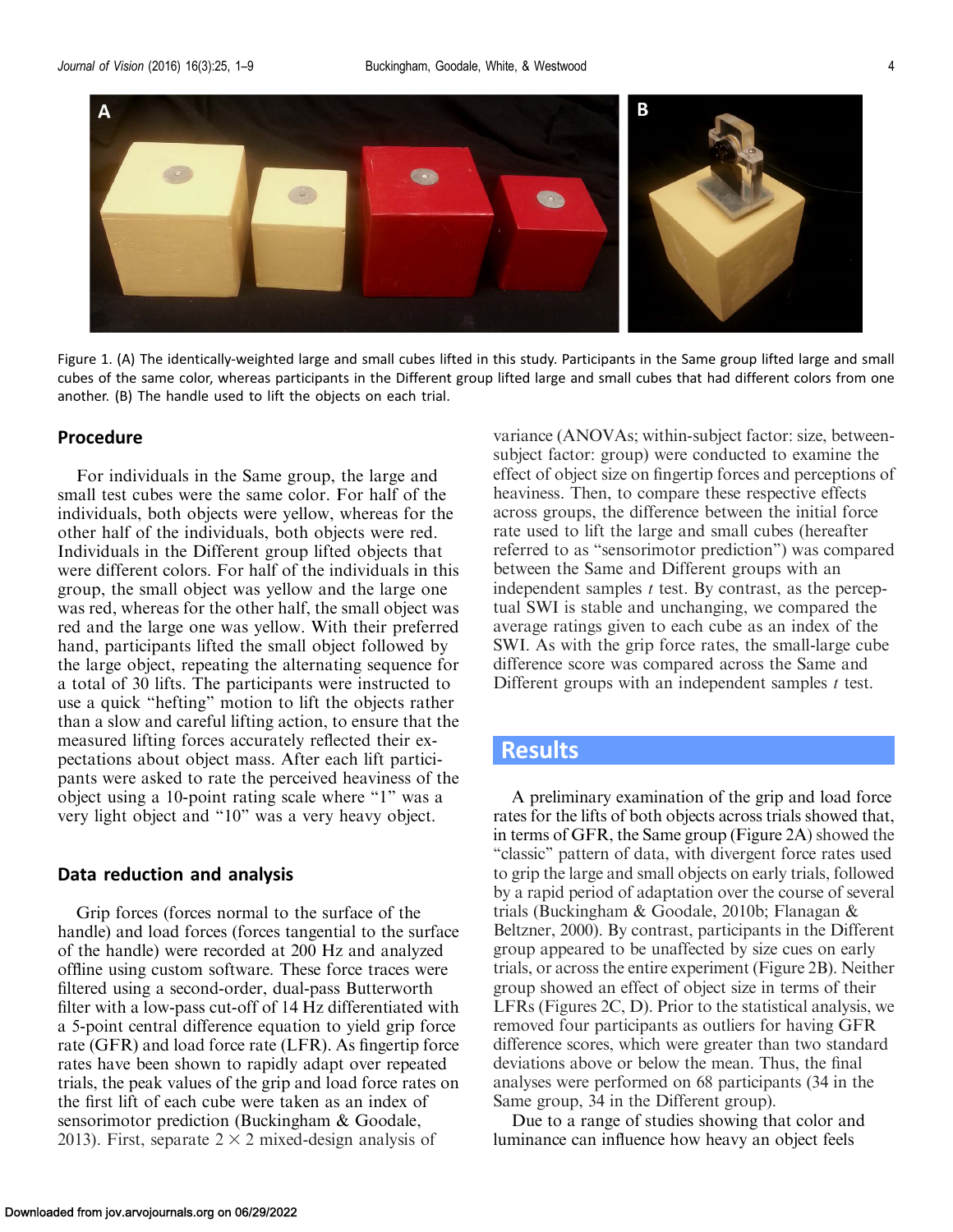<span id="page-4-0"></span>

Figure 2. Grip force rates for the Same (A) and Different (B) groups, and load force rates for the Same (C) and Different (D) groups plotted across all trials. Error bars indicate standard error of the mean.

(Alexander & Shansky, [1976;](#page-7-0) Walker, Francis, & Walker, [2010;](#page-8-0) Warden & Flynn, [1926](#page-8-0)), we first examined our implicit assumption that the color of the object being lifted (i.e., independent from group) did not influence individuals' perceptions of heaviness. Indeed, when averaging across the Same and Different groups and comparing the different colors with independent samples t tests, we found no influence of color on the perceived heaviness of the small objects,  $t(64) = 0.39$ ,  $p = 0.83$ , or the large objects,  $t(64) = 0.75$ ,  $p = 0.46$ . For the rest of the analysis we collapse across the color groupings.

The omnibus analysis examining the effects of group and object size on the perceptual ratings of heaviness highlighted a main effect of size,  $F(1, 64) = 145.95$ ,  $p <$ 0.001. Post hoc analyses showed that subjects in the Same group reported that the small object felt heavier than the large object,  $t(32) = 8.7$ ,  $p < 0.001$ . Interestingly, subjects in the Different group also reported that the small object felt heavier than the large object,  $t(32) = 8.4$ ,  $p < 0.001$ . No interaction was observed between size and group,  $F(1, 64) = 0.01$ ,  $p =$ 0.91, suggesting that individuals in the Same and Different group experienced weight illusions of similar magnitudes ([Figure 3A](#page-5-0), [B](#page-5-0)).

With the omnibus analysis for the first-trial GFR, we observed a main effect of size,  $F(1, 64) = 12.6$ ,  $p <$ 0.005. Post hoc analyses showed that subjects in the Same group applied significantly more force to the large objects than the small objects,  $t(32) = 3.9$ ,  $p <$ 0.001, whereas subjects in the Different group applied similar force to the large and small objects,  $t(32) = 0.59$ ,  $p = 0.56$ . Critically, a significant interaction between size and group was observed,  $F(1, 64) = 8.2, p < 0.01$ , indicating that participants in the Same group had their GFRs influenced by object size to a greater degree than participants in the Different group [\(Figure 3C](#page-5-0), [D\)](#page-5-0).

In terms of first-trial LFR, we observed no main effect of object size,  $F(1, 64) = 0.05$ ,  $p = 0.95$ , indicating that, on average, size did not influence how individuals lifted the objects ([Figure 3E, F\)](#page-5-0). This indication was confirmed by the lack of an interaction between size and group,  $F(1, 64) = 1.3$ ,  $p = 0.25$ .

### **Discussion**

In the SWI, people judge small objects as feeling heavier than large objects. This effect is thought to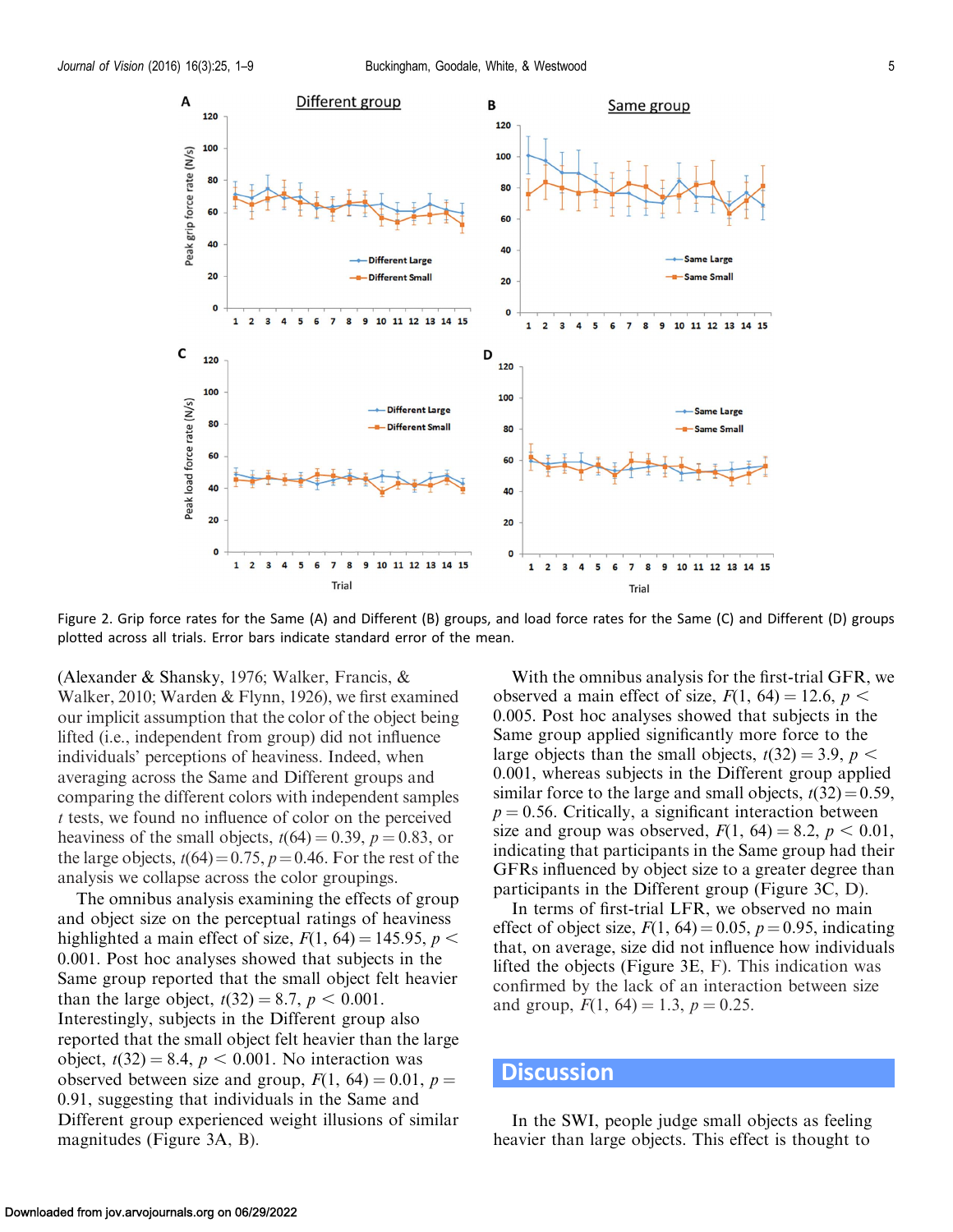<span id="page-5-0"></span>

Figure 3. (A) the average rating of heaviness given by subjects in each group for each object and (B) the difference between the ratings given to the large and small objects (i.e., the magnitude of the perceptual illusion) compared across the groups. (C) the peak GFR and (E) the peak LFR applied by subjects in each group on their first lift of each object, and (D) the difference between GFR and (F) LFR applied to the large and small objects (i.e., the magnitude of the effect of object size on sensorimotor prediction) compared across the groups. Error bars indicate standard error of the mean.

come about because participants expect the large objects to outweigh the small objects, due to the positive correlation between size and volume in objects outside of the lab. Of course, this correlation between object volume and object mass is strongest within objects of the same category (e.g., those that appear to be made from the same material as one another). Thus, large and small objects that have similar visual features as one another should invoke stronger expectations of heaviness, and thus elicit a far more robust weight illusion than large and small objects that look dissimilar. To test this hypothesis, we examined perceptions of heaviness and sensorimotor prediction in two groups of individuals. One group lifted identically-weighted large and small cubes that were the same color (i.e., objects from the same category), whereas the other group lifted identically-weighted large and small cubes that differed in color from one another (i.e., appeared to be from different families of objects). Subjects lifting the same-colored objects showed a clear influences of object size of sensorimotor prediction (i.e., lifted the large object at higher rate of force than the small object) and perception of heaviness (i.e., experienced a robust SWI). By contrast, subjects who lifted the different-colored objects showed a different pattern of behavior. Because they had no reason to assume the large object would outweigh the small object, they initially lifted the objects with similar rates of force, presumably reflecting the tendency to apply forces in line with previous lifts when no salient cues to object weight are available (Chouinard, Leonard, & Paus, [2005](#page-7-0); Loh, Kirsch, Rothwell, Lemon, & Davare, [2010](#page-8-0)). Interestingly, in spite of their failure to integrate size cues into their initial grip and lift behavior, this group also experienced a robust SWI. Indeed, the magnitude of the SWI when lifting across category was almost identical to the SWI experienced when lifting within category.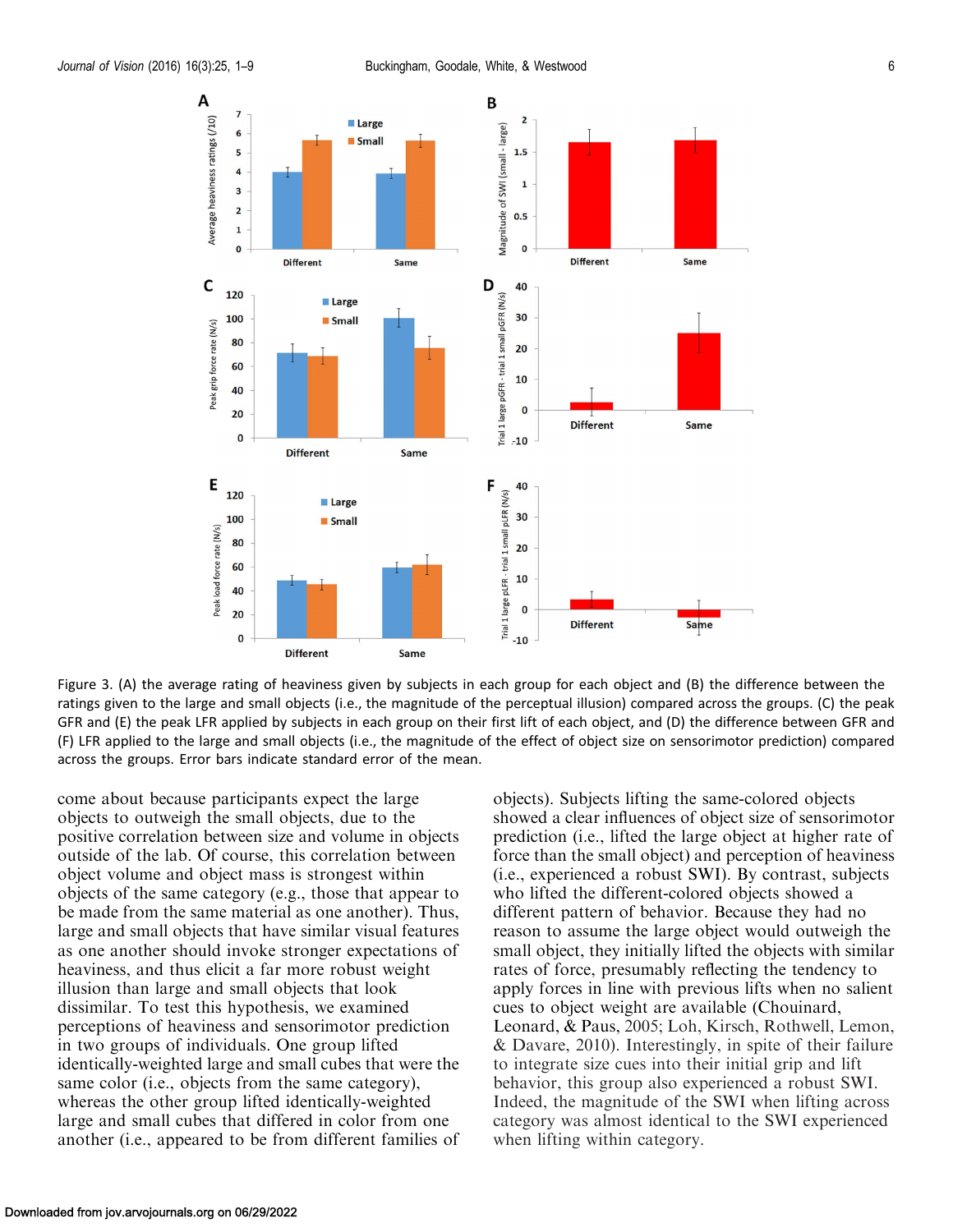The current work provides further support for the well-established dissociation between sensorimotor prediction and perceptions of heaviness (Buckingham, [2014](#page-7-0); Nowak, Glasauer, & Hermsdörfer, [2013\)](#page-8-0). Although several studies have shown that fingertip force rates and perception of heaviness adapt at independent rates from one another (Buckingham et al., [2009](#page-7-0); Flanagan & Beltzner, [2000](#page-7-0); Grandy & Westwood, [2006\)](#page-7-0), it has been difficult to rule out the possibility that the sensorimotor mismatch during initial lifts could cause a long-lasting perceptual illusion. Participants in a study by Chang and colleagues did experience a robust SWI without fingertip force errors when lifting objects out of their other hand (Chang, Flanagan, & Goodale, [2008](#page-7-0)), but their task made it difficult to rule out the possibility of a sensorimotor mismatch during the initial placement of each object. Here, participants in the Different group, who lifted SWI-inducing objects that differed in color, experienced a robust perceptual illusion without a single instance of sensorimotor mismatch, confirming that the SWI cannot be due to fingertip force application. Indeed, the initial grip force rates of the Different group highlights the stark specificity of the sensorimotor system, such that color cues are sufficient to break this aspect of the sensorimotor system's reliance on volume cues. This surprising level of specificity mirrors findings from motor learning studies where the dynamics of a learned force field impairs the learning rate of a second force field (e.g., Cothros, Wong, & Gribble, [2008\)](#page-7-0). However, these conclusions must be moderated by the failure to find any effect of volume cues on the load force rates of the initial lifts, in either the Same or Different group [\(Figures 2C](#page-4-0), [D\)](#page-4-0). It is worth noting that the current work is not the first time that different effects have been found in measures related to grip force than load force (e.g., Green, Grierson, Dubrowski, & Carnahan, [2010;](#page-7-0) Quaney, Rotella, Peterson, & Cole, [2003](#page-8-0)). We suspect that, in the context of the current work, this discrepancy between grip and load force rates reflects the fact that peak grip force rate is less closely coupled to the actual mass of an object than peak load force rate, making it a less biased index of how heavy an object appears to be. Of course, many other studies do typically find sensorimotor prediction with parameters related to load force, and it is still an open question the degree to which grip and load parameters can be taken as interchangeable measures and under which (if any) circumstances they become uncoupled from one another.

The main goal of the current work was to better understand the cause of the SWI. The findings from this study are consistent with our earlier work showing that apparent material cues do not influence the magnitude of the SWI within individuals (Buckingham & Goodale, [2013](#page-7-0)). Here we extend those findings by showing directly, for the first time, a full-strength SWI can be induced across object category. The findings from the current work are difficult to reconcile with the idea that the SWI reflects a contrast with size-weight mappings for individual families of objects (Flanagan et al., [2008](#page-7-0)). Indeed, the findings from the current work offer strong support for direct perception accounts of the SWI, indicating that the identical-magnitude illusion experienced by both groups must stem from a property which is invariant across the groups (e.g., differences in density between the stimuli). However, a significant body of work does highlight an irrefutable causal role for cognitive/perpetual expectations of heaviness accounting for at least a portion of the illusory heaviness difference experienced by those lifting SWI-inducing stimuli (Buckingham & Goodale, [2010a](#page-7-0); Flanagan et al., [2008\)](#page-7-0). We suggest that our findings support the idea that the cognitive/perceptual expectations that drive the SWI are not specific to object categories, but broadly generalizable across categories of stimuli (in contrast to the specific, nongeneralizable, and rapidly-adapting expectations which must drive sensorimotor prediction when lifting novel objects). Thus, our findings extend beyond the conclusions of Flanagan et al. ([2008\)](#page-7-0) to suggest that, rather than the SWI reflecting a deviation from the average size-weight map for a particular family of objects, it instead reflects a deviation from the sizeweight map of all objects with which one typically interacts. Put another way, the SWI appears to be the way in which our perceptual system highlights objects that have an unusual density on average, rather than specific to a particular category of objects.

To conclude, the current work confirms that a fullstrength SWI can be induced across object category, highlighting the powerful and distinct role that visual size cues have on the human perceptual system. These findings provide further support for the idea that, in contrast to the specificity of human sensorimotor control, human weight perception is influenced by a particularly broad range of prior knowledge.

Keywords: object lifting, color, prior information

## Acknowledgments

The authors would like to thank two anonymous reviewers for their comments on earlier drafts of this manuscript.

Commercial relationships: none. Corresponding author: Gavin Buckingham. Email: gav.buckingham@gmail.com. Address: Sport and Health Sciences, College of Life and Environmental Sciences, University of Exeter, Exeter, UK.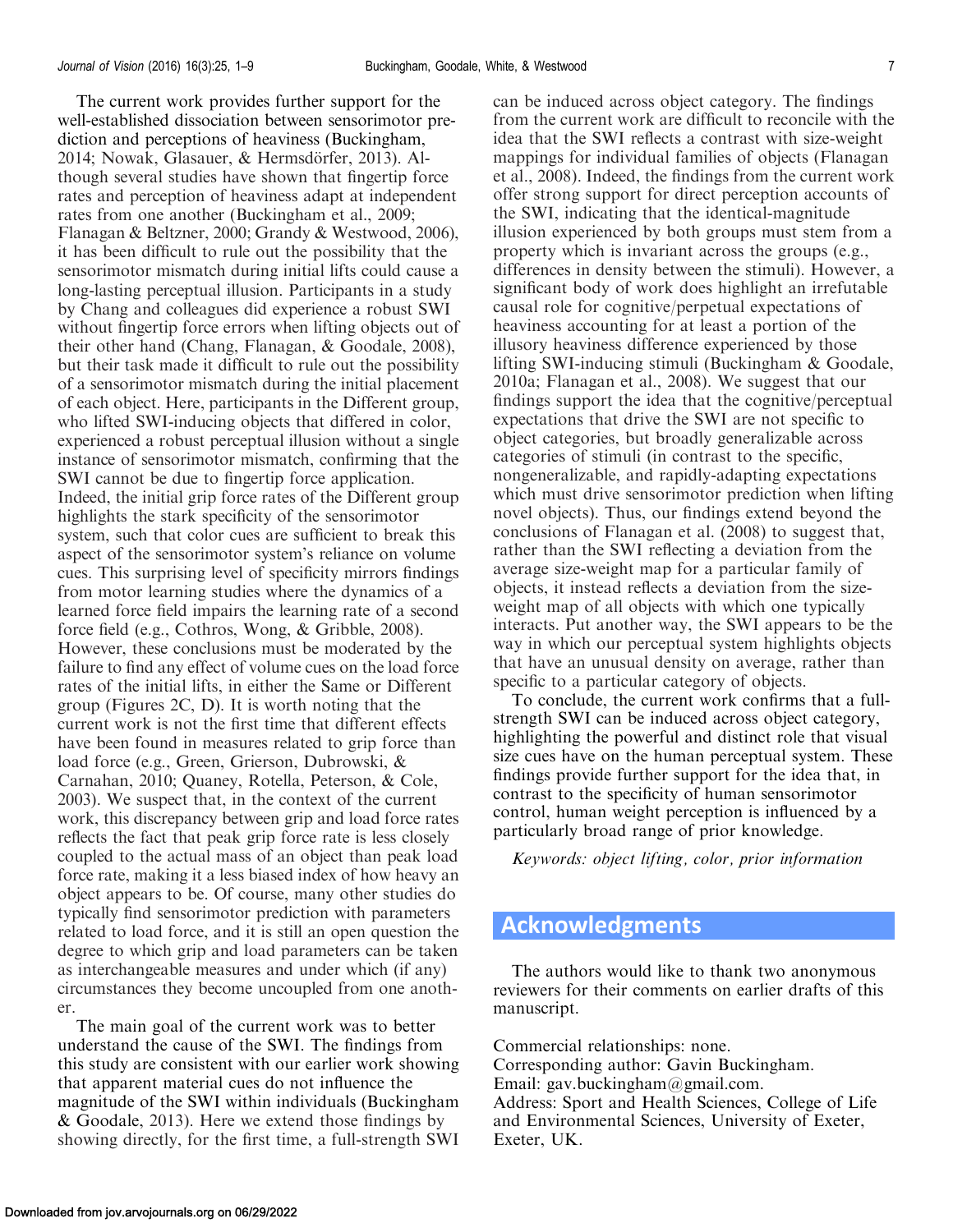### <span id="page-7-0"></span>References

- Alexander, K. R., & Shansky, M. S. (1976). Influence of hue, value, and chroma on the perceived heaviness of colors. Perception & Psychophysics, 19(1), 72–74, http://doi.org/10.3758/BF03199388.
- Amazeen, E. L., & Turvey, M. (1996). Weight perception and the haptic size–weight illusion are functions of the inertia tensor. Journal of Experimental Psychology: Human Perception and Performance, 22(1), 213–232, http://doi.org/10.1037/ 0096-1523.22.1.213.
- Buckingham, G. (2014). Getting a grip on heaviness perception: A review of weight illusions and their probable causes. Experimental Brain Research, 232(6), 1623–1629, http://doi.org/10.1007/ s00221-014-3926-9.
- Buckingham, G., Bieńkiewicz, M., Rohrbach, N., & Hermsdörfer, J. (2015). The impact of unilateral brain damage on weight perception, sensorimotor anticipation, and fingertip force adaptation. Vision Research, 115, 231–237, http://doi.org/10.1016/j. visres.2015.02.005.
- Buckingham, G., Cant, J. S., & Goodale, M. A. (2009). Living in a material world: How visual cues to material properties affect the way that we lift objects and perceive their weight. Journal of Neurophysiology, 102(6), 3111–3118, http://doi.org/ 10.1152/jn.00515.2009.
- Buckingham, G., & Goodale, M. A. (2010a). Lifting without seeing: The role of vision in perceiving and acting upon the size weight illusion. PLoS ONE, 5(3), e9709, http://doi.org/10.1371/journal.pone. 0009709.
- Buckingham, G., & Goodale, M. A. (2010b). The influence of competing perceptual and motor priors in the context of the size–weight illusion. Experimental Brain Research, 205(2), 283–288, http://doi. org/10.1007/s00221-010-2353-9.
- Buckingham, G., & Goodale, M. A. (2013). Size matters: A single representation underlies our perceptions of heaviness in the size-weight illusion. PLoS ONE, 8(1), e54709, http://doi.org/10.1371/ journal.pone.0054709.
- Buckingham, G., Milne, J. L., Byrne, C. M., & Goodale, M. A. (2015). The size-weight illusion induced through human echolocation. Psychological Science, 26(2), 237–242, http://doi.org/10.1177/ 0956797614561267.
- Buckingham, G., Ranger, N. S., & Goodale, M. A. (2011). The material–weight illusion induced by expectations alone. Attention, Perception, & Psy-

chophysics, 73(1), 36–41, http://doi.org/10.3758/ s13414-010-0007-4.

- Chang, E., Flanagan, J. R., & Goodale, M. A. (2008). The intermanual transfer of anticipatory force control in precision grip lifting is not influenced by the perception of weight. Experimental Brain Research, 185(2), 319–329, http://doi.org/10.1007/ s00221-007-1156-0.
- Charpentier, A. (1891). Analyse expérimentale quelques éléments de la sensation de poids. Archives de Physiologie Normales et Pathologiques, 3, 122–135.
- Chouinard, P. A., Leonard, G., & Paus, T. (2005). Role of the primary motor and dorsal premotor cortices in the anticipation of forces during object lifting. The Journal of Neuroscience, 25(9), 2277–2284, http://doi.org/10.1523/JNEUROSCI.4649-04.2005.
- Cothros, N., Wong, J., & Gribble, P. L. (2008). Distinct haptic cues do not reduce interference when learning to reach in multiple force fields. PLoS ONE, 3(4), e1990, http://doi.org/10.1371/journal. pone.0001990.
- Davis, C. & W. Roberts, (1976). Lifting movements in the size-weight illusion. Perception & Psychophysics, 20, 33–36.
- Ellis, R. R., & Lederman, S. J. (1993). The role of haptic versus visual volume cues in the size-weight illusion. Perception & Psychophysics, 53(3), 315– 324.
- Ellis, R. R., & Lederman, S. J. (1998). The golf-ball illusion: evidence for top-down processing in weight perception. Perception, 27(2), 193–201.
- Ellis, R. R., & Lederman, S. J. (1999). The materialweight illusion revisited. Perception & Psychophysics,  $61(8)$ , 1564–1576.
- Flanagan, J. R., & Beltzner, M. A. (2000). Independence of perceptual and sensorimotor predictions in the size-weight illusion. Nature Neuroscience, 3(7), 737–741, http://doi.org/10.1038/76701.
- Flanagan, J. R., Bittner, J. P., & Johansson, R. S. (2008). Experience can change distinct size-weight priors engaged in lifting objects and judging their weights. Current Biology, 18(22), 1742–1747, http:// doi.org/10.1016/j.cub.2008.09.042.
- Grandy, M. S., & Westwood, D. A. (2006). Opposite perceptual and sensorimotor responses to a sizeweight illusion. Journal of Neurophysiology, 95(6), 3887–3892, http://doi.org/10.1152/jn.00851.2005.
- Green, S., Grierson, L. E. M., Dubrowski, A., & Carnahan, H. (2010). Motor adaptation and manual transfer: Insight into the persistent nature of sensorimotor representations. Brain and Cogni-